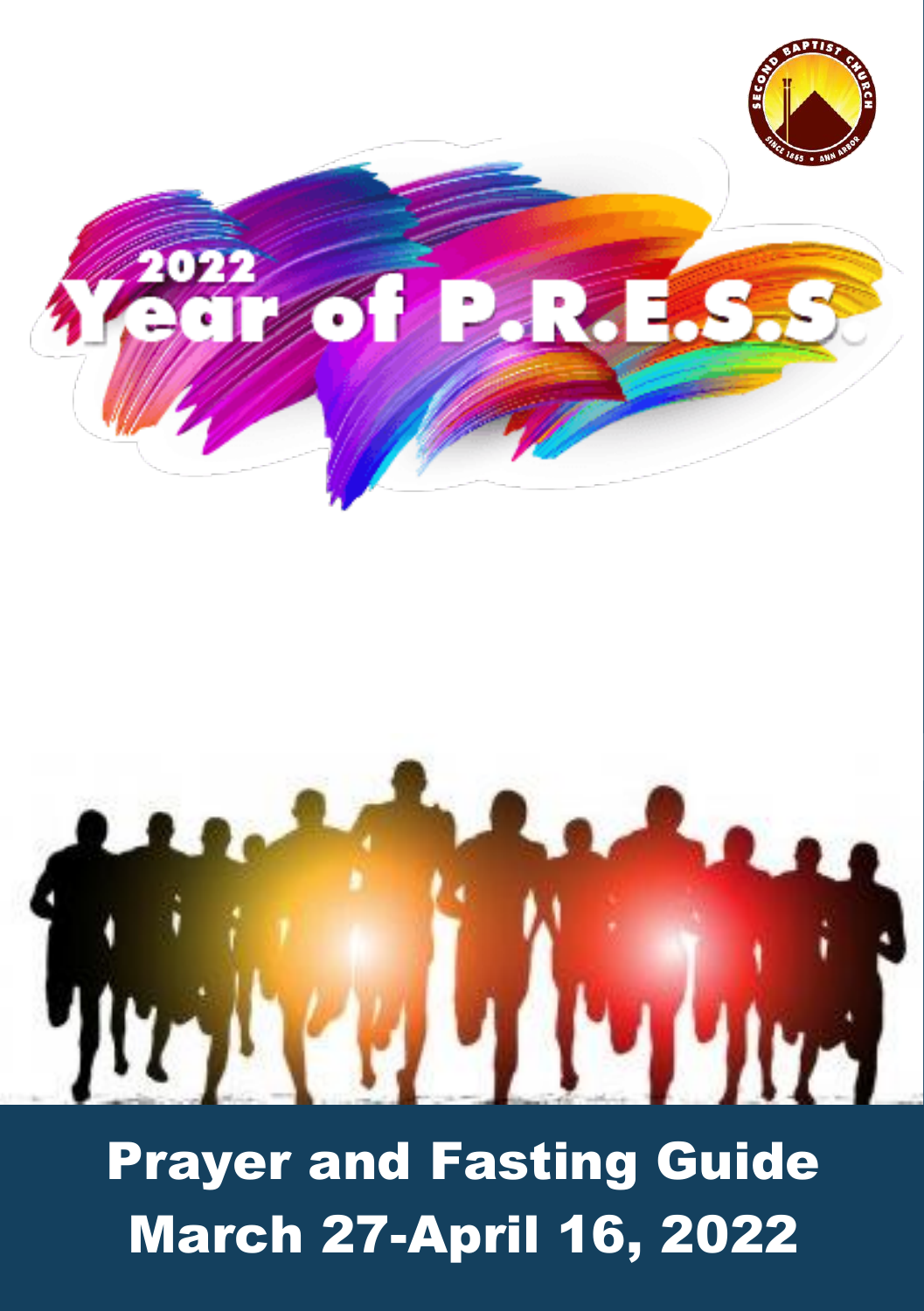# **OUR FAST**

In Joel 1, God instructed the prophet Joel to announce a fast for the Israelites because they lived in perilous times. Only the Lord's help could save them. In like manner, corporately at Second Baptist Church of Ann Arbor, we will honor a time of fasting and prayer seeking God for supernatural power in the times and lives we live.

To gain access to the supernatural, we must die to our own desires and worldly influences. We must believe in God's ability to do exceedingly above what we ask. During the fast, we will take our eyes off the things of this world, and intently focus on God.

For 21 days from March 27-April 16, we are challenging ourselves to follow the Daniel Fast. Specifics are on the following page. Visit [Daniel Fast Guide](https://ultimatedanielfast.com/ultimate-daniel-fast-food-guidelines/) Online for more details.

> **If you have health concerns, please contact your health professional for advice before committing to any fast.**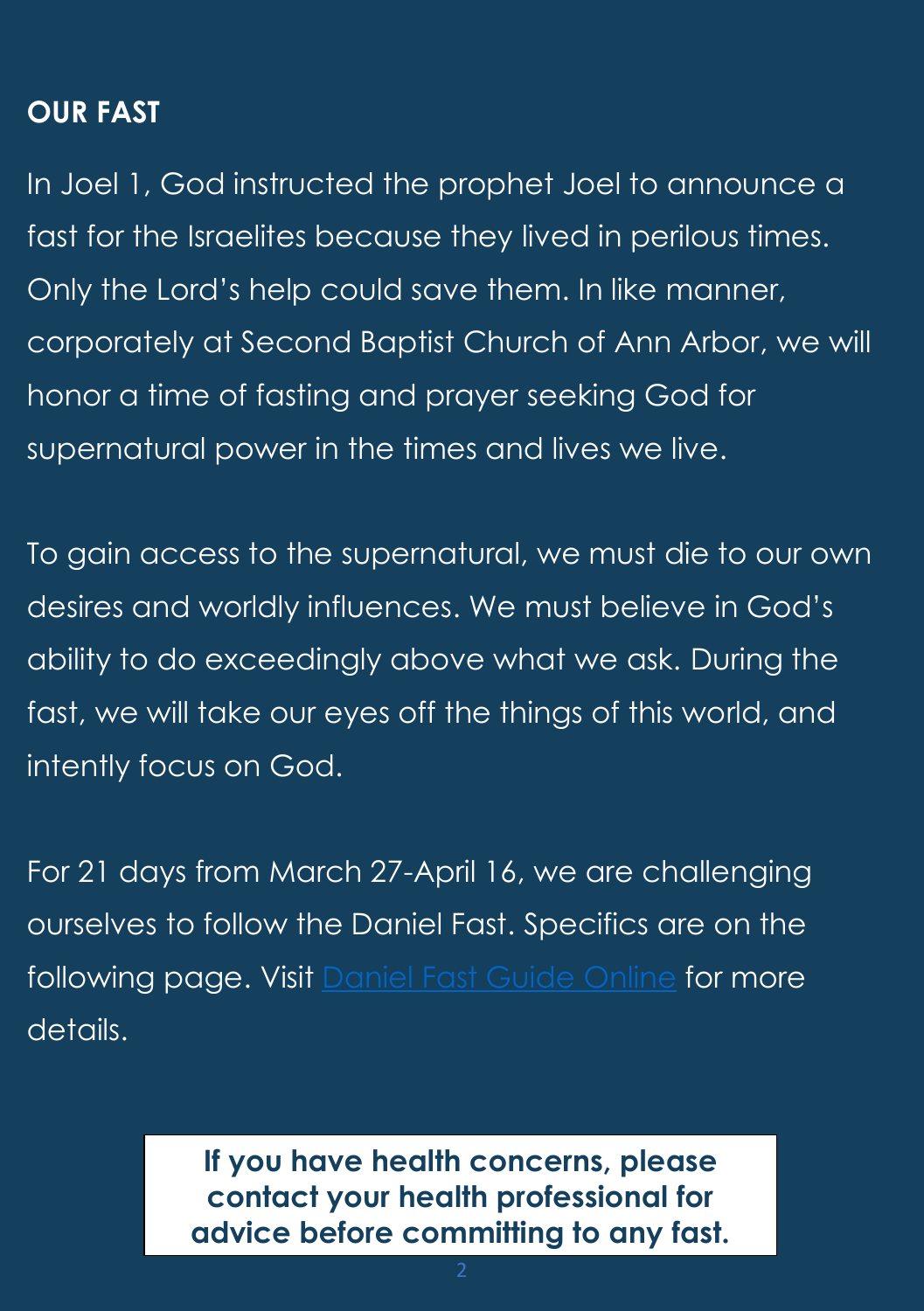# **DANIEL FASTING GUIDELINES**

# **Foods to EAT**

WHOLE GRAINS barley, brown rice, quinoa, whole grain pasta, whole wheat, and wild rice

BEANS AND LEGUMES Black beans, black-eyed peas, garbanzo beans, kidney beans, lentils, peanuts, pinto beans, and split peas

NUTS AND SEEDS Almonds, cashews, hazelnuts, nut butters, pecans, pine nuts, pistachios, walnuts, sesame seeds, sunflower seeds

VEGETABLES AND FRUITS All are allowed

# OILS

Coconut, olive, and sesame. Avoid deep-frying

UNLEAVENED BREAD Whole grain bread made without yeast, sugars, or preservatives

HERBS, SPICES, SEASONINGS All are allowed

BEVERAGES Spring, filtered, sparkling, mineral waters.100% fruit juice

# **Foods to AVOID**

#### **ANIMAL PRODUCTS**

All meats and seafoods, butter, cheese, eggs,

## **ADDED SUGAR**

Agave, nectar, artificial sweeteners, brown rice syrup, brown sugar, cane juice, corn syrup, honey, malt syrup, molasses, and raw sugar

**REFINED GRAINS** White flour and white rice

#### **PROCESSED FOOD**

Foods that contain artificial flavorings, chemicals, food additives, and preservatives.

#### **DEEP-FRIED FOOD**

French fries and potato chips (Baked chips without other restricted ingredients)

**SOLID FATS** Butter, lard, margarine, and shortening

**CHOCOLATE**  Milk, semi-sweet, dark chocolate

### **CAFFEINATED AND ALCOHOLIC BEVERAGES**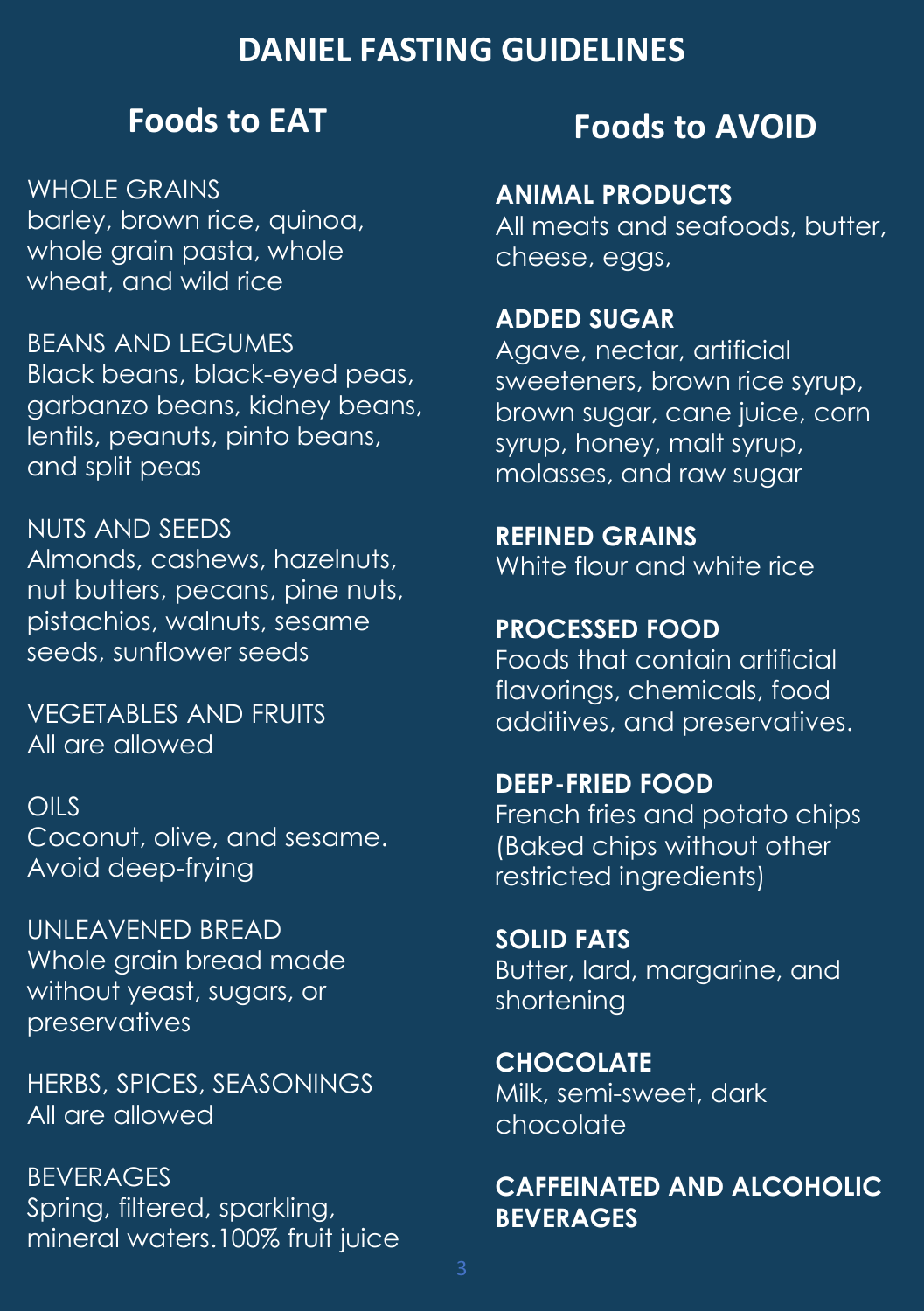# **OUR PRAYERS**

We are fasting and praying for 21 days. Both fasting and prayer require discipline. During this season, we need to align with God's will and what better way to do it than to pray what the Bible says about everything.

For each prayer, we will focus on a different topic and ask for Godly intervention in that area. Each prayer centers on what God says about that topic in the Bible. Use the space after each prayer to record your spiritual impressions or experiences. **These prayers seek to change and challenge us.**

Jesus counseled the disciples to "Watch and pray, that ye enter not into temptation" (Matthew 26:41). Through prayer, we can overcome temptations. Fasting maybe more difficult some days. On those days, ask God to strengthen you.

As you pray daily, invite the Holy Spirit to be with you. The Holy Spirit can give you answers, help you feel God's love, and bring peace and joy into your heart regardless of what you experience.

In 21 short days, we will have even more testimonies of how God showed up and brought us through. This season of prayer and fasting will strengthen us to P.R.E.S.S. throughout the year. We will… **P**ush and keep pushing, Release the past, Encourage ourselves, Stay the course and Strengthen ourselves in the Lord. Let us pray.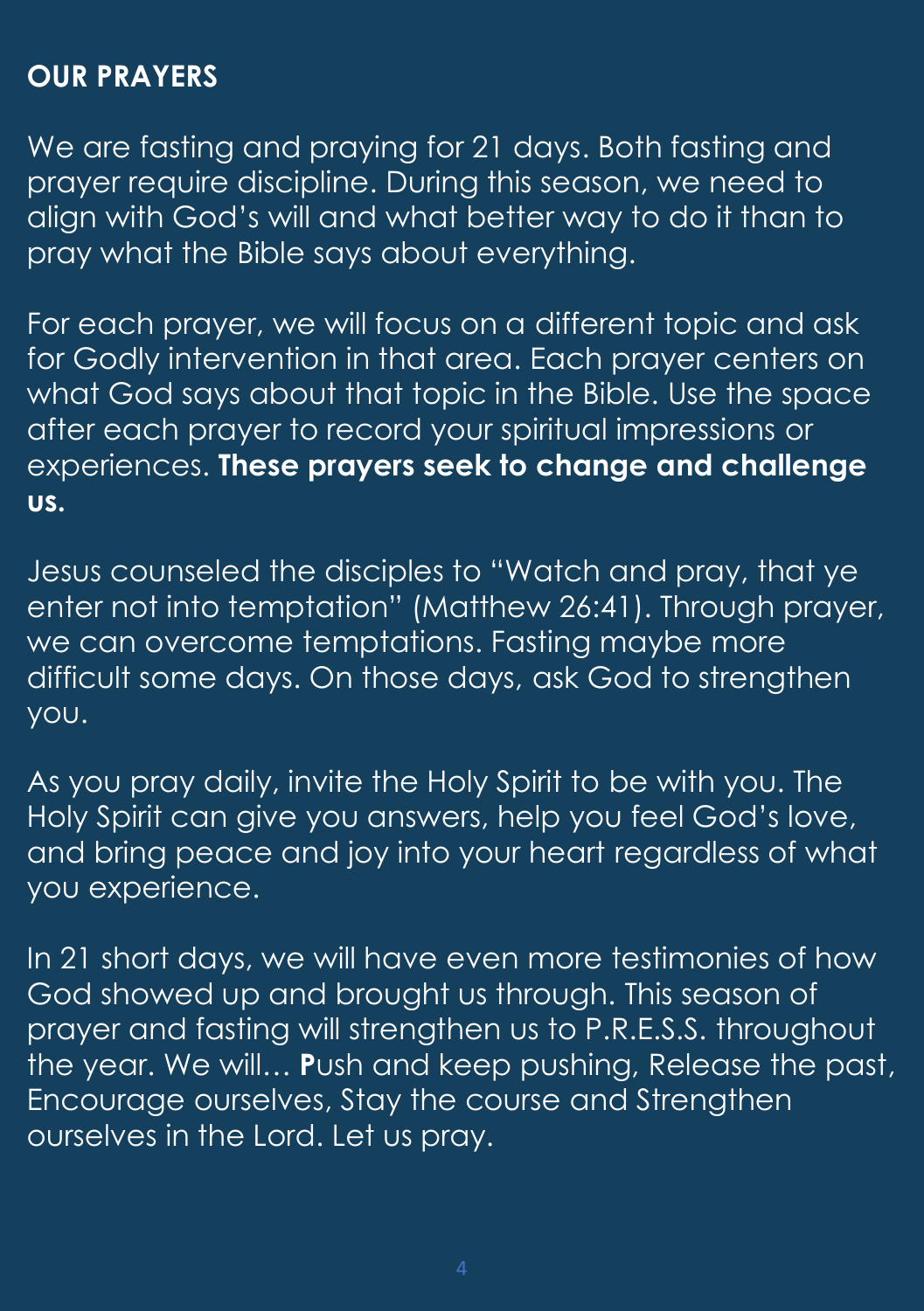**DAY 1**

**The Spirit of P.R.E.S.S.**–All powerful God, teach me to look pass what I see with my eyes and to press towards the very best you have for me. Help me to release the past and to grab hold of your will and promises. **Philippians 3:12-14**

**\_\_\_\_\_\_\_\_\_\_\_\_\_\_\_\_\_\_\_\_\_\_\_\_\_\_\_\_\_\_\_\_\_\_\_\_\_\_\_\_\_\_\_\_\_\_\_\_\_\_\_\_\_**

**\_\_\_\_\_\_\_\_\_\_\_\_\_\_\_\_\_\_\_\_\_\_\_\_\_\_\_\_\_\_\_\_\_\_\_\_\_\_\_\_\_\_\_\_\_\_\_\_\_\_\_\_\_**

**\_\_\_\_\_\_\_\_\_\_\_\_\_\_\_\_\_\_\_\_\_\_\_\_\_\_\_\_\_\_\_\_\_\_\_\_\_\_\_\_\_\_\_\_\_\_\_\_\_\_\_\_\_**

**\_\_\_\_\_\_\_\_\_\_\_\_\_\_\_\_\_\_\_\_\_\_\_\_\_\_\_\_\_\_\_\_\_\_\_\_\_\_\_\_\_\_\_\_\_\_\_\_\_\_\_\_\_**

**\_\_\_\_\_\_\_\_\_\_\_\_\_\_\_\_\_\_\_\_\_\_\_\_\_\_\_\_\_\_\_\_\_\_\_\_\_\_\_\_\_\_\_\_\_\_\_\_\_\_\_\_\_**

**\_\_\_\_\_\_\_\_\_\_\_\_\_\_\_\_\_\_\_\_\_\_\_\_\_\_\_\_\_\_\_\_\_\_\_\_\_\_\_\_\_\_\_\_\_\_\_\_\_\_\_\_\_**

**\_\_\_\_\_\_\_\_\_\_\_\_\_\_\_\_\_\_\_\_\_\_\_\_\_\_\_\_\_\_\_\_\_\_\_\_\_\_\_\_\_\_\_\_\_\_\_\_\_\_\_\_\_**

**\_\_\_\_\_\_\_\_\_\_\_\_\_\_\_\_\_\_\_\_\_\_\_\_\_\_\_\_\_\_\_\_\_\_\_\_\_\_\_\_\_\_\_\_\_\_\_\_\_\_\_\_\_**

**\_\_\_\_\_\_\_\_\_\_\_\_\_\_\_\_\_\_\_\_\_\_\_\_\_\_\_\_\_\_\_\_\_\_\_\_\_\_\_\_\_\_\_\_\_\_\_\_\_\_\_\_\_**

**\_\_\_\_\_\_\_\_\_\_\_\_\_\_\_\_\_\_\_\_\_\_\_\_\_\_\_\_\_\_\_\_\_\_\_\_\_\_\_\_\_\_\_\_\_\_\_\_\_\_\_\_\_**

**DAY 2**

**Spiritual Maturity** Gracious God, give me a Spirit that pursues your love, joy, peace, patience, kindness, goodness, faith, gentleness, and self-control. Empower me to grow in wisdom and exemplify your grace towards others. **Galatians 5:22-24**

#### **DAY 3**

**Release Pride** Almighty God, I seek your will and your way in all things. I acknowledge your goodness to promote me and bless me. All goodness comes from you. I realize all power belongs to you and I am a humble servant. I give you gRlory. **Proverbs 8:13, 11:2, 16:3**

#### **DAY 4**

**Release Anger** –God of Justice, thank you for emotions. Thank you for seeing all injustice. You have empowered me to hold my tongue and to master myself. I release anger and limit its ability to control my actions. **Matthew 5: 22-24**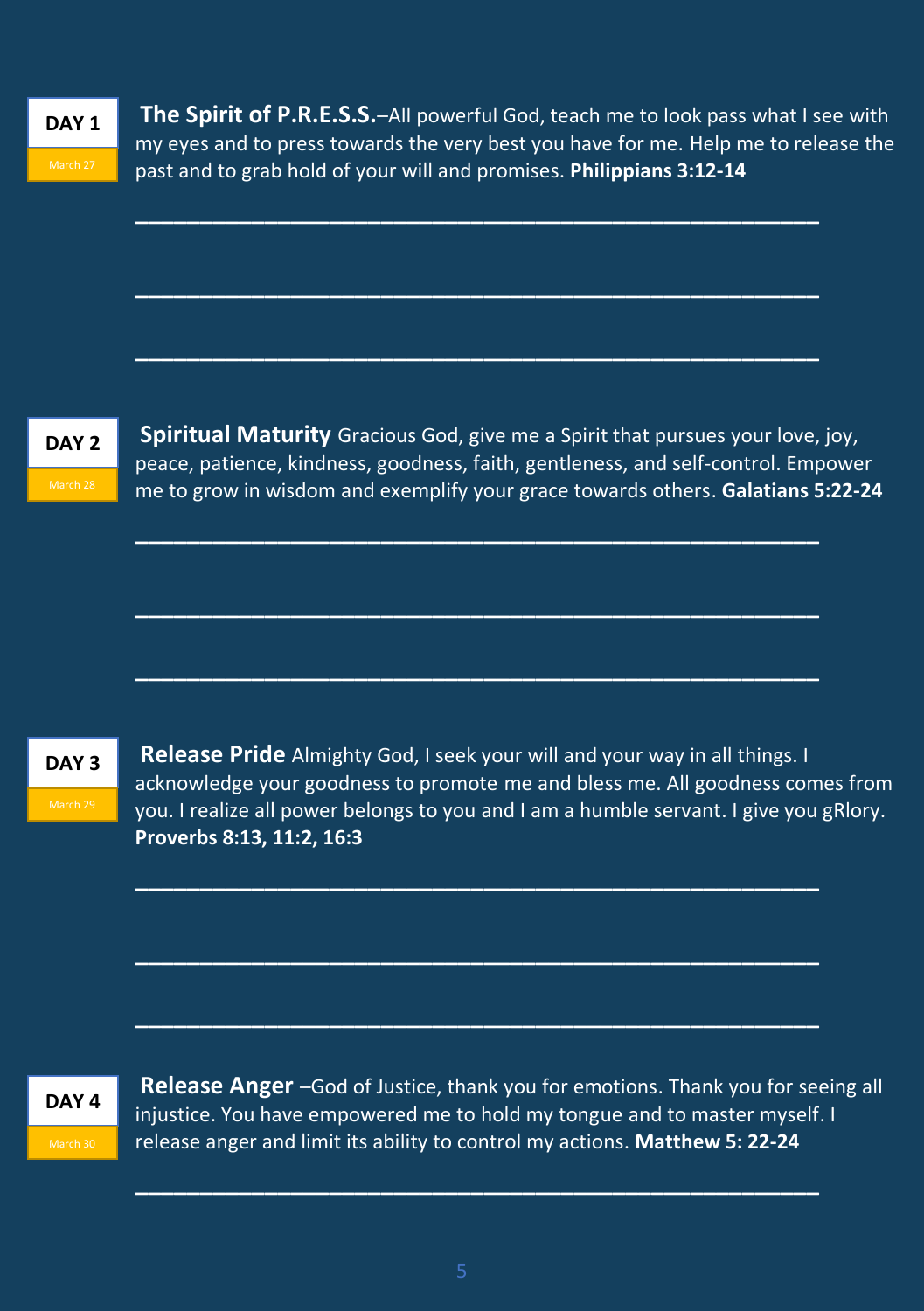**DAY 5**

**Release Depression** –Oh Righteous God, thank you for listening to my heart and rescuing me from all my troubles. I need to feel your presence when I am discouraged. Teach me how to seek your joy when I feel burdened. **Psalm 34:17-18, John 16:33**

**\_\_\_\_\_\_\_\_\_\_\_\_\_\_\_\_\_\_\_\_\_\_\_\_\_\_\_\_\_\_\_\_\_\_\_\_\_\_\_\_\_\_\_\_\_\_\_\_\_\_\_\_\_**

**\_\_\_\_\_\_\_\_\_\_\_\_\_\_\_\_\_\_\_\_\_\_\_\_\_\_\_\_\_\_\_\_\_\_\_\_\_\_\_\_\_\_\_\_\_\_\_\_\_\_\_\_\_**

**\_\_\_\_\_\_\_\_\_\_\_\_\_\_\_\_\_\_\_\_\_\_\_\_\_\_\_\_\_\_\_\_\_\_\_\_\_\_\_\_\_\_\_\_\_\_\_\_\_\_\_\_\_**

**\_\_\_\_\_\_\_\_\_\_\_\_\_\_\_\_\_\_\_\_\_\_\_\_\_\_\_\_\_\_\_\_\_\_\_\_\_\_\_\_\_\_\_\_\_\_\_\_\_\_\_\_\_**

**\_\_\_\_\_\_\_\_\_\_\_\_\_\_\_\_\_\_\_\_\_\_\_\_\_\_\_\_\_\_\_\_\_\_\_\_\_\_\_\_\_\_\_\_\_\_\_\_\_\_\_\_\_**



**Release Anxiety** –God of tender mercies, you have given me the ability to overcome anxiety with steadfast faith that all is well with my soul. I give you my burdens and uneasiness and I take on your rest and peace. **Philippians 4:6, Matt 11:28-30**

**\_\_\_\_\_\_\_\_\_\_\_\_\_\_\_\_\_\_\_\_\_\_\_\_\_\_\_\_\_\_\_\_\_\_\_\_\_\_\_\_\_\_\_\_\_\_\_\_\_\_\_\_\_**

**\_\_\_\_\_\_\_\_\_\_\_\_\_\_\_\_\_\_\_\_\_\_\_\_\_\_\_\_\_\_\_\_\_\_\_\_\_\_\_\_\_\_\_\_\_\_\_\_\_\_\_\_\_**

**\_\_\_\_\_\_\_\_\_\_\_\_\_\_\_\_\_\_\_\_\_\_\_\_\_\_\_\_\_\_\_\_\_\_\_\_\_\_\_\_\_\_\_\_\_\_\_\_\_\_\_\_\_**

**\_\_\_\_\_\_\_\_\_\_\_\_\_\_\_\_\_\_\_\_\_\_\_\_\_\_\_\_\_\_\_\_\_\_\_\_\_\_\_\_\_\_\_\_\_\_\_\_\_\_\_\_\_**

**\_\_\_\_\_\_\_\_\_\_\_\_\_\_\_\_\_\_\_\_\_\_\_\_\_\_\_\_\_\_\_\_\_\_\_\_\_\_\_\_\_\_\_\_\_\_\_\_\_\_\_\_\_**

**\_\_\_\_\_\_\_\_\_\_\_\_\_\_\_\_\_\_\_\_\_\_\_\_\_\_\_\_\_\_\_\_\_\_\_\_\_\_\_\_\_\_\_\_\_\_\_\_\_\_\_\_\_**

**DAY 7**

APRIL 2

**My Family** –God of the Trinity, thank you for creating family in your image. You have given us a diversity of gifts and service to each other. Bless us, protect us and prosper us to honor and promote each other. Thank you for long life, peace, joy and prosperity. **Psalm 91:16, I Corinthians 12:4-6, I Tim 5:8**

**DAY 8**

**First Family**–God, my Shepherd, thank you for my pastor and family. Bless me to honor and love them, keep them from harm and watch over their coming and going. Use them to magnify your name in all they do. **Psalm 121:7-8, Thessalonian 5:12-13**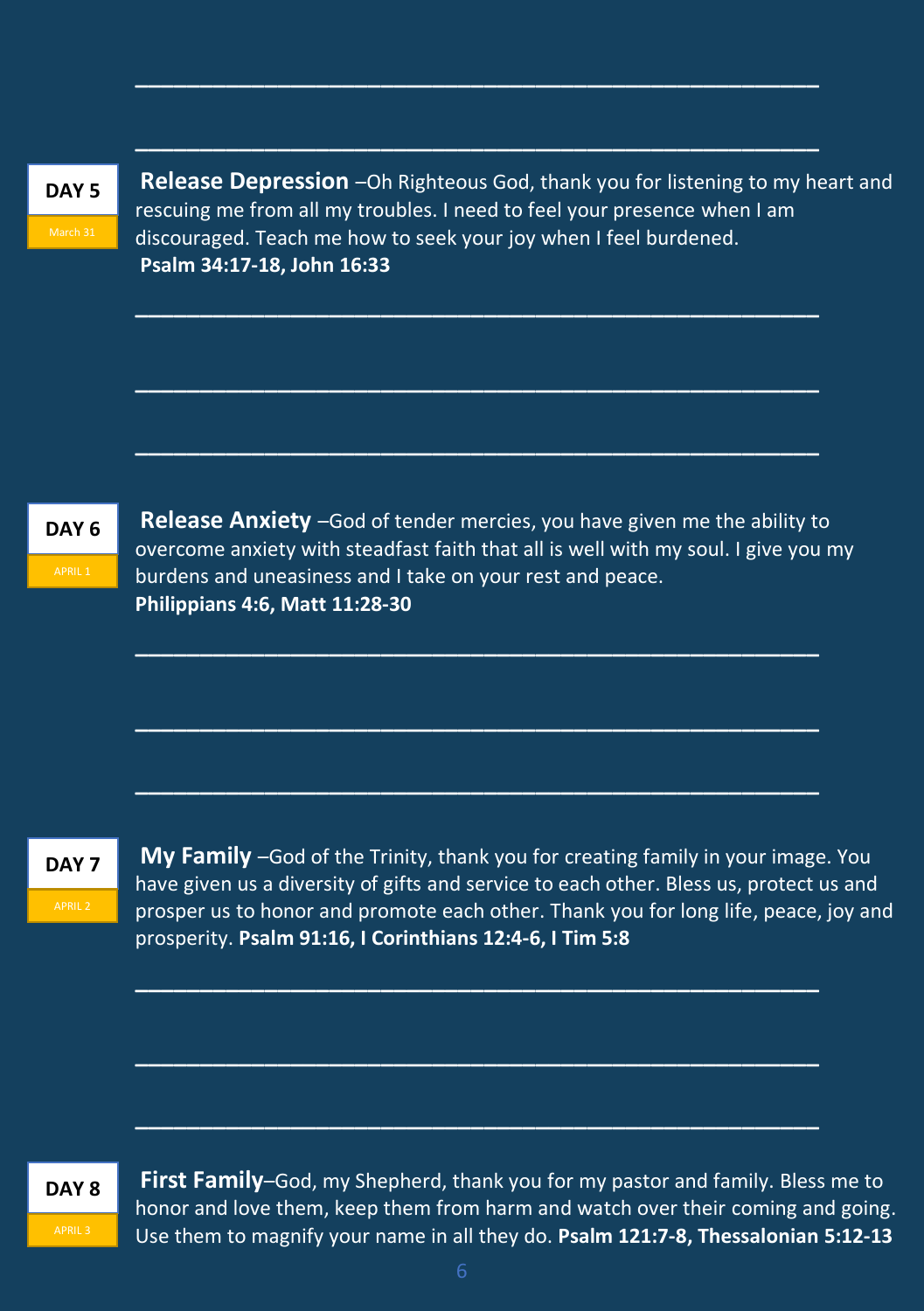#### **DAY 9**

**Church Family**– Christ, head of the church, bless our church family to walk worthy of your calling. May our interactions towards each other demonstrate forgiveness, unity, and love. Keep our hearts humble and gentle. Grant us your patience, peace, and unity. May we thrive to be a blessing for generations to come. **Ephesians 4:1-3**

**\_\_\_\_\_\_\_\_\_\_\_\_\_\_\_\_\_\_\_\_\_\_\_\_\_\_\_\_\_\_\_\_\_\_\_\_\_\_\_\_\_\_\_\_\_\_\_\_\_\_\_\_\_**

**\_\_\_\_\_\_\_\_\_\_\_\_\_\_\_\_\_\_\_\_\_\_\_\_\_\_\_\_\_\_\_\_\_\_\_\_\_\_\_\_\_\_\_\_\_\_\_\_\_\_\_\_\_**

**\_\_\_\_\_\_\_\_\_\_\_\_\_\_\_\_\_\_\_\_\_\_\_\_\_\_\_\_\_\_\_\_\_\_\_\_\_\_\_\_\_\_\_\_\_\_\_\_\_\_\_\_\_**

**\_\_\_\_\_\_\_\_\_\_\_\_\_\_\_\_\_\_\_\_\_\_\_\_\_\_\_\_\_\_\_\_\_\_\_\_\_\_\_\_\_\_\_\_\_\_\_\_\_\_\_\_\_**

**\_\_\_\_\_\_\_\_\_\_\_\_\_\_\_\_\_\_\_\_\_\_\_\_\_\_\_\_\_\_\_\_\_\_\_\_\_\_\_\_\_\_\_\_\_\_\_\_\_\_\_\_\_**

**\_\_\_\_\_\_\_\_\_\_\_\_\_\_\_\_\_\_\_\_\_\_\_\_\_\_\_\_\_\_\_\_\_\_\_\_\_\_\_\_\_\_\_\_\_\_\_\_\_\_\_\_\_**

**\_\_\_\_\_\_\_\_\_\_\_\_\_\_\_\_\_\_\_\_\_\_\_\_\_\_\_\_\_\_\_\_\_\_\_\_\_\_\_\_\_\_\_\_\_\_\_\_\_\_\_\_\_**

**\_\_\_\_\_\_\_\_\_\_\_\_\_\_\_\_\_\_\_\_\_\_\_\_\_\_\_\_\_\_\_\_\_\_\_\_\_\_\_\_\_\_\_\_\_\_\_\_\_\_\_\_\_**

**\_\_\_\_\_\_\_\_\_\_\_\_\_\_\_\_\_\_\_\_\_\_\_\_\_\_\_\_\_\_\_\_\_\_\_\_\_\_\_\_\_\_\_\_\_\_\_\_\_\_\_\_\_**

**\_\_\_\_\_\_\_\_\_\_\_\_\_\_\_\_\_\_\_\_\_\_\_\_\_\_\_\_\_\_\_\_\_\_\_\_\_\_\_\_\_\_\_\_\_\_\_\_\_\_\_\_\_**

**\_\_\_\_\_\_\_\_\_\_\_\_\_\_\_\_\_\_\_\_\_\_\_\_\_\_\_\_\_\_\_\_\_\_\_\_\_\_\_\_\_\_\_\_\_\_\_\_\_\_\_\_\_**

**\_\_\_\_\_\_\_\_\_\_\_\_\_\_\_\_\_\_\_\_\_\_\_\_\_\_\_\_\_\_\_\_\_\_\_\_\_\_\_\_\_\_\_\_\_\_\_\_\_\_\_\_\_**

**DAY 10**

APRIL 5

**Forgiving Heart**– Heavenly Father, I invite You to shine Your revealing light into my heart. You are a safe place. Reveal to me the places in my heart that need mending. You do everything out of an unconditional, everlasting love, I trust that I am safe in Your arms. **Psalm 18:28, 91:4, 143:10; Hebrews 4:12**

**DAY 11**

**The Spirit of P.R.E.S.S.**–All powerful God, teach me to look pass what I see with my eyes and to press towards the very best you have for me. Help me to release the past and to grab hold of your will and promises. **Philippians 3:12-14**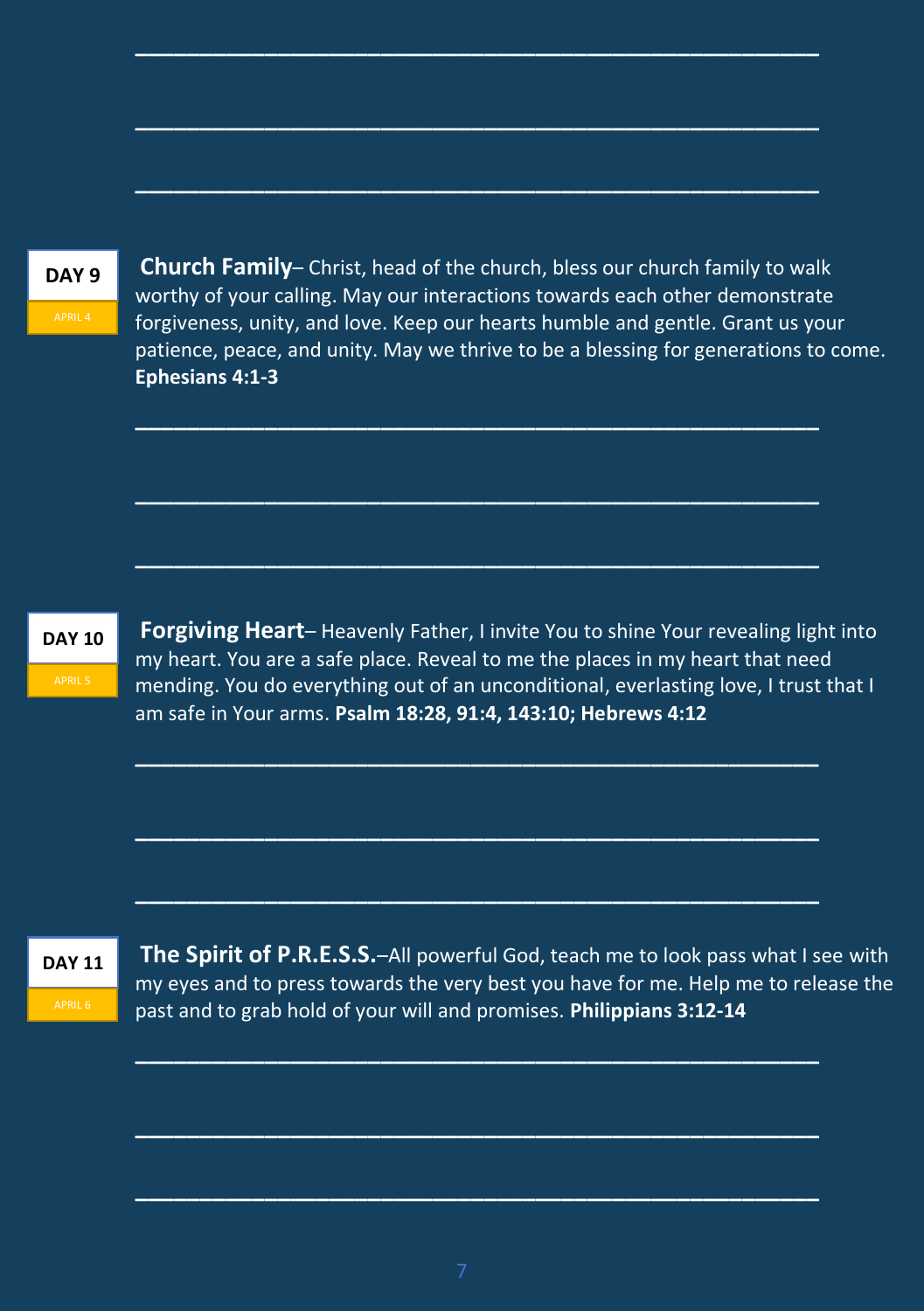**Our Nation** – Omniscience God, you establish and tear down rulers. We beseech you to install those obedient to your will. Protect and promote us under all administrations. Bless our nation with peace and prosperity. **Jeremiah 29:7**

**\_\_\_\_\_\_\_\_\_\_\_\_\_\_\_\_\_\_\_\_\_\_\_\_\_\_\_\_\_\_\_\_\_\_\_\_\_\_\_\_\_\_\_\_\_\_\_\_\_\_\_\_\_**

**\_\_\_\_\_\_\_\_\_\_\_\_\_\_\_\_\_\_\_\_\_\_\_\_\_\_\_\_\_\_\_\_\_\_\_\_\_\_\_\_\_\_\_\_\_\_\_\_\_\_\_\_\_**

**\_\_\_\_\_\_\_\_\_\_\_\_\_\_\_\_\_\_\_\_\_\_\_\_\_\_\_\_\_\_\_\_\_\_\_\_\_\_\_\_\_\_\_\_\_\_\_\_\_\_\_\_\_**

**\_\_\_\_\_\_\_\_\_\_\_\_\_\_\_\_\_\_\_\_\_\_\_\_\_\_\_\_\_\_\_\_\_\_\_\_\_\_\_\_\_\_\_\_\_\_\_\_\_\_\_\_\_**

**\_\_\_\_\_\_\_\_\_\_\_\_\_\_\_\_\_\_\_\_\_\_\_\_\_\_\_\_\_\_\_\_\_\_\_\_\_\_\_\_\_\_\_\_\_\_\_\_\_\_\_\_\_**

**\_\_\_\_\_\_\_\_\_\_\_\_\_\_\_\_\_\_\_\_\_\_\_\_\_\_\_\_\_\_\_\_\_\_\_\_\_\_\_\_\_\_\_\_\_\_\_\_\_\_\_\_\_**

**\_\_\_\_\_\_\_\_\_\_\_\_\_\_\_\_\_\_\_\_\_\_\_\_\_\_\_\_\_\_\_\_\_\_\_\_\_\_\_\_\_\_\_\_\_\_\_\_\_\_\_\_\_**

**\_\_\_\_\_\_\_\_\_\_\_\_\_\_\_\_\_\_\_\_\_\_\_\_\_\_\_\_\_\_\_\_\_\_\_\_\_\_\_\_\_\_\_\_\_\_\_\_\_\_\_\_\_**

**\_\_\_\_\_\_\_\_\_\_\_\_\_\_\_\_\_\_\_\_\_\_\_\_\_\_\_\_\_\_\_\_\_\_\_\_\_\_\_\_\_\_\_\_\_\_\_\_\_\_\_\_\_**

#### **DAY 13**

APRIL 8

**World Peace**– Lord Jesus, you taught us that in this life there will be wars and rumors of wars. Through You, the world may be saved. O Lord, send Your spirit into the hearts of leaders, that the world might know true peace through Your abundant mercy. **Matthew 24:6-13**

#### **DAY 14**

**Increased Faith**– Our Faithful and True God, may everything you said about us come true. All things are possible. Have mercy on our unbelief. You have the power to keep us sturdy and always abounding according to your reliable Spirit. **James 1:6**

#### **DAY 15**

**Enemies** – Omnipotent God, all power belongs to you. Empower me to forgive those who spitefully use and abuse me. Increase my trust that you will rectify all things. Help me to overcome evil with good and believe you will always fight for me. **Romans 12:19-21**

**\_\_\_\_\_\_\_\_\_\_\_\_\_\_\_\_\_\_\_\_\_\_\_\_\_\_\_\_\_\_\_\_\_\_\_\_\_\_\_\_\_\_\_\_\_\_\_\_\_\_\_\_\_**

**\_\_\_\_\_\_\_\_\_\_\_\_\_\_\_\_\_\_\_\_\_\_\_\_\_\_\_\_\_\_\_\_\_\_\_\_\_\_\_\_\_\_\_\_\_\_\_\_\_\_\_\_\_**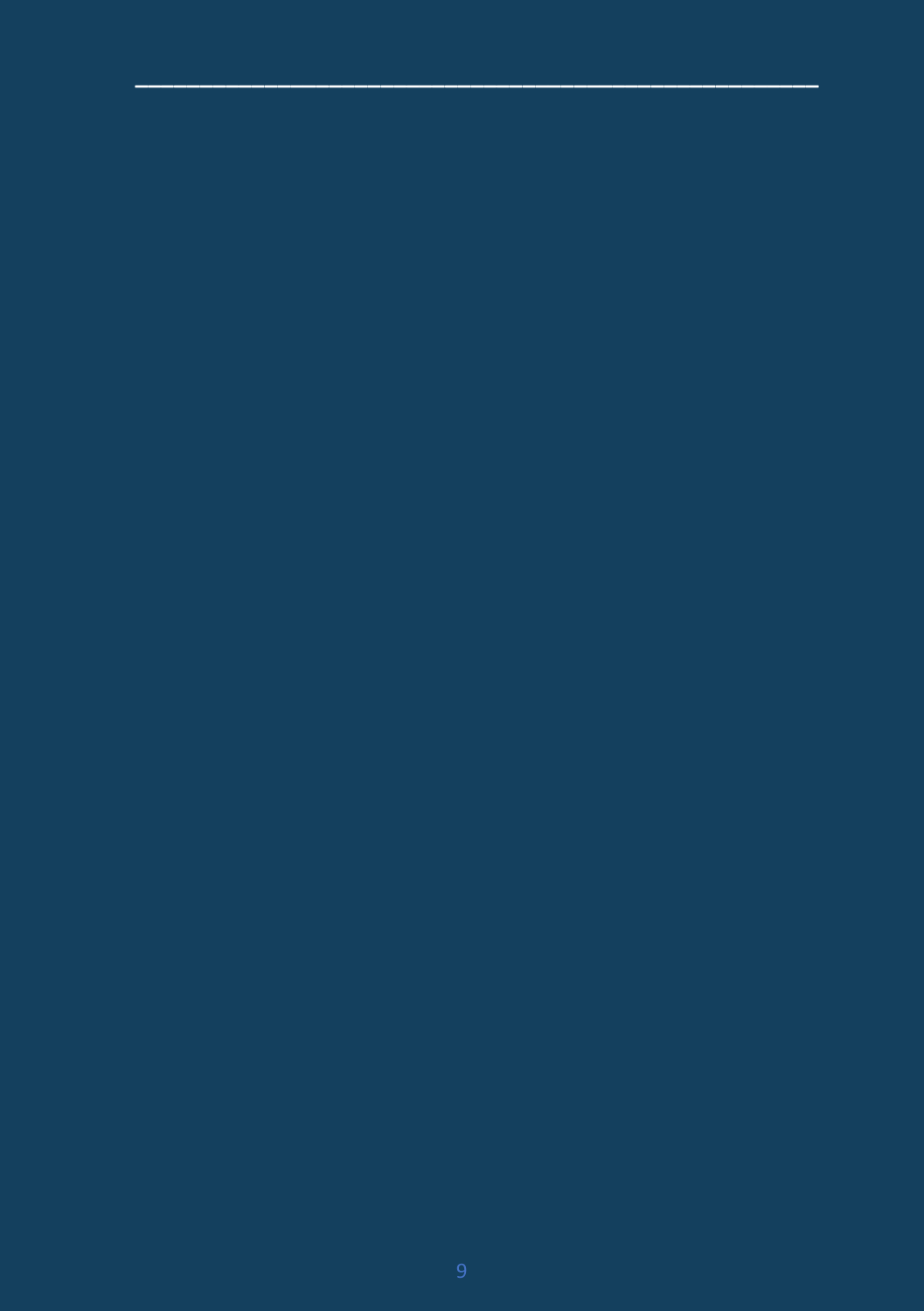**Signs and Wonders** –Holy God, thank you for trusting humanity with your power. Teach us to understand your signs. Allow us gifts of interpretation and discernment accompanied by wisdom. We exist to glorify and publish your name throughout all creation. **Acts 8:13, Mark 16:17**

**\_\_\_\_\_\_\_\_\_\_\_\_\_\_\_\_\_\_\_\_\_\_\_\_\_\_\_\_\_\_\_\_\_\_\_\_\_\_\_\_\_\_\_\_\_\_\_\_\_\_\_\_\_**

**\_\_\_\_\_\_\_\_\_\_\_\_\_\_\_\_\_\_\_\_\_\_\_\_\_\_\_\_\_\_\_\_\_\_\_\_\_\_\_\_\_\_\_\_\_\_\_\_\_\_\_\_\_**

**\_\_\_\_\_\_\_\_\_\_\_\_\_\_\_\_\_\_\_\_\_\_\_\_\_\_\_\_\_\_\_\_\_\_\_\_\_\_\_\_\_\_\_\_\_\_\_\_\_\_\_\_\_**

**\_\_\_\_\_\_\_\_\_\_\_\_\_\_\_\_\_\_\_\_\_\_\_\_\_\_\_\_\_\_\_\_\_\_\_\_\_\_\_\_\_\_\_\_\_\_\_\_\_\_\_\_\_**

**\_\_\_\_\_\_\_\_\_\_\_\_\_\_\_\_\_\_\_\_\_\_\_\_\_\_\_\_\_\_\_\_\_\_\_\_\_\_\_\_\_\_\_\_\_\_\_\_\_\_\_\_\_**

**\_\_\_\_\_\_\_\_\_\_\_\_\_\_\_\_\_\_\_\_\_\_\_\_\_\_\_\_\_\_\_\_\_\_\_\_\_\_\_\_\_\_\_\_\_\_\_\_\_\_\_\_\_**

**\_\_\_\_\_\_\_\_\_\_\_\_\_\_\_\_\_\_\_\_\_\_\_\_\_\_\_\_\_\_\_\_\_\_\_\_\_\_\_\_\_\_\_\_\_\_\_\_\_\_\_\_\_**

**\_\_\_\_\_\_\_\_\_\_\_\_\_\_\_\_\_\_\_\_\_\_\_\_\_\_\_\_\_\_\_\_\_\_\_\_\_\_\_\_\_\_\_\_\_\_\_\_\_\_\_\_\_**

**\_\_\_\_\_\_\_\_\_\_\_\_\_\_\_\_\_\_\_\_\_\_\_\_\_\_\_\_\_\_\_\_\_\_\_\_\_\_\_\_\_\_\_\_\_\_\_\_\_\_\_\_\_**

**DAY 17**

**Addictions** –In the name of Jesus we break the power of all addictions that prevent us from living righteously. By the power of the Blood that empowers us, we claim victory over anything that compels us to desperation and depravity. We are free through Christ Jesus. Strengthen us to guide others to the light. **Proverbs 25:28, Titus 2: 11-12**

**DAY 18**

**Health and Strength** – Oh Mighty God, lift us up with your strong right hand. Encourage us to endure and wait on you. According to your Word, you will reward us at just the right time. We mount up on eagles' wings, run, are not weary, walk, and do not faint. **Isaiah 40:31**